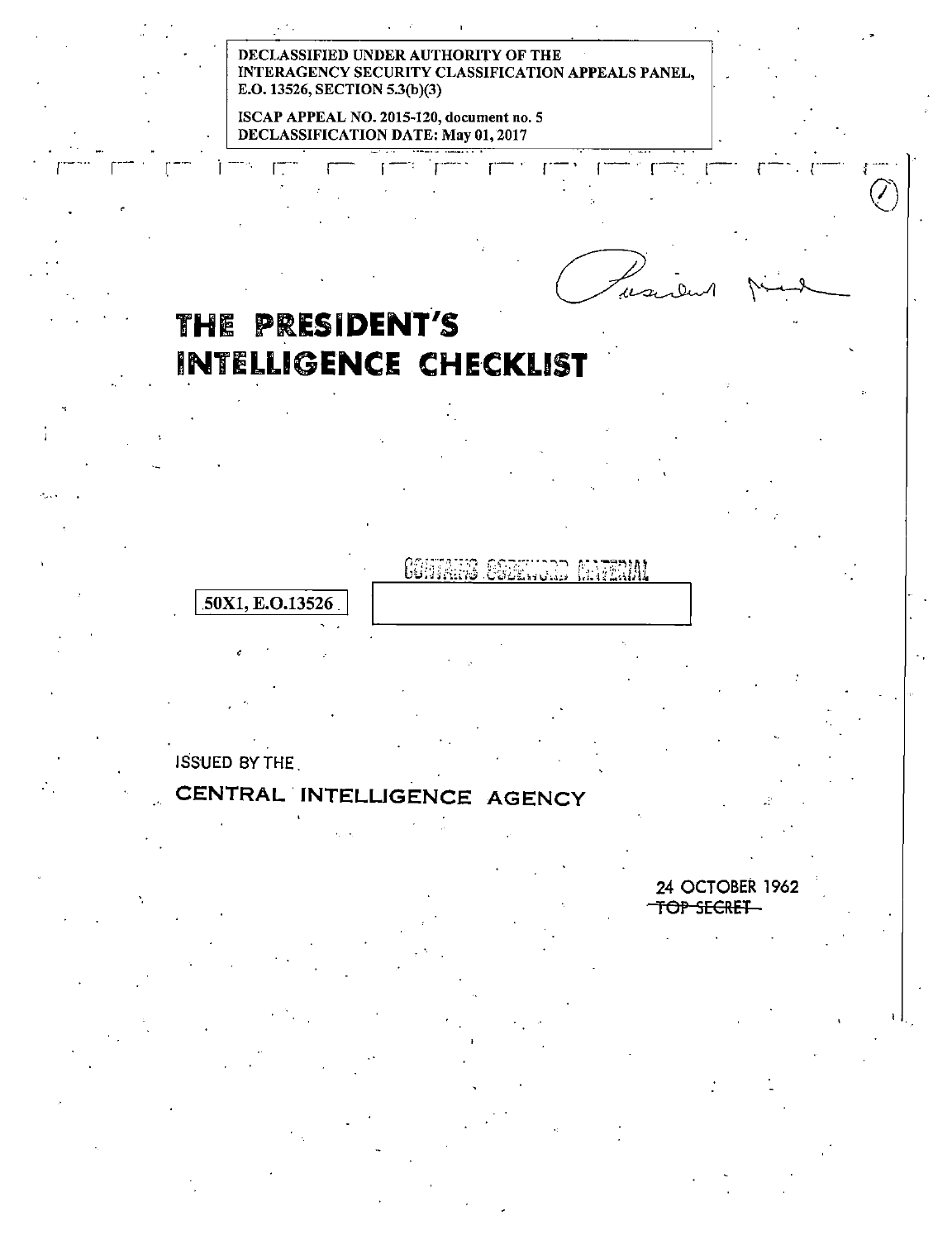1. Cuban problem

### I. The local situation

a. Fidel Castro had little new to say last night. As expected, he rejected any proposal for international inspection of Cuban territory. .

I. I. I. I . I. I. I. I. I. I

b. Cuban military forces, on b. Cuban military forces, on the alert since Monday, are moving into defensive positions around the island. Naval units are under strict orders not to shoot except in self-defense.,

c. The latest photographic intelligence does not change our figures on missile sites, missiles, and launchers. It pushes the esti mated readiness date at two MRBM' sites back from 22 to 25 October. Photography also shows erection of camouflage nets under way at some sites.

d, we have now identified seven Soviet vessels on. the Cuba run with holds large enough to carry missiles, Since July, these vessels have made 13 voyages; three are now en route: Kimovsk, Okhots Poltava:.

50X1, E.O.13526

.. ,

For The President Only-<del>Top Secret</del>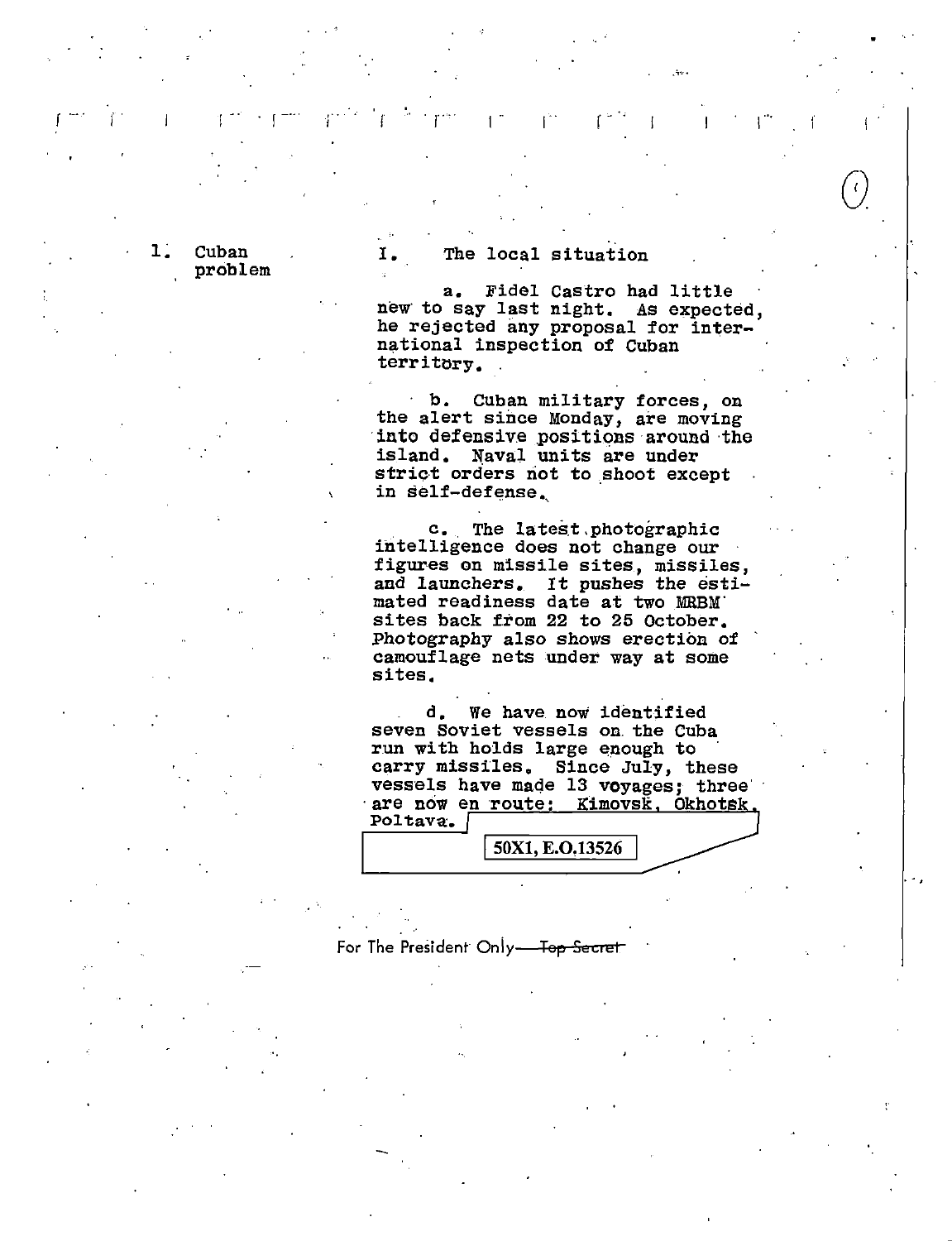Moscow remains in close touch е. with its merchantmen at sea. Those enroute to Cuba appear to have maintained course and speed during the past 24 hours.

f. The Soviet support ship, Terek, was sighted yesterday morning approximately 700 miles northwest of the Azores, again headed in the" general direction of Cuba. It was observed refueling a submarine on Monday and may be sailing toward another rendezvous, but we still consider it suspicious.

#### Soviet Reaction II.

 $\mathbf{I}$ 

There has been no major  $a_{-}$ reaction since yesterday's statement published by TASS (We do not have any report from Kohler on his meeting The expected with Khrushchev). Soviet propaganda orchestration is beginning to build up.

#### 50X1, E.O.13526

b. There have been a number of I unofficial statements by Soviet officials that Soviet ships will not submit to blockade.

A Watch Committee statement c. on the Soviet military posture<br>will be issued before 1000 this morning. Our preliminary assessment is that no crash readying of Soviet forces is yet under way.

For The President Only<del>. Top Secret</del>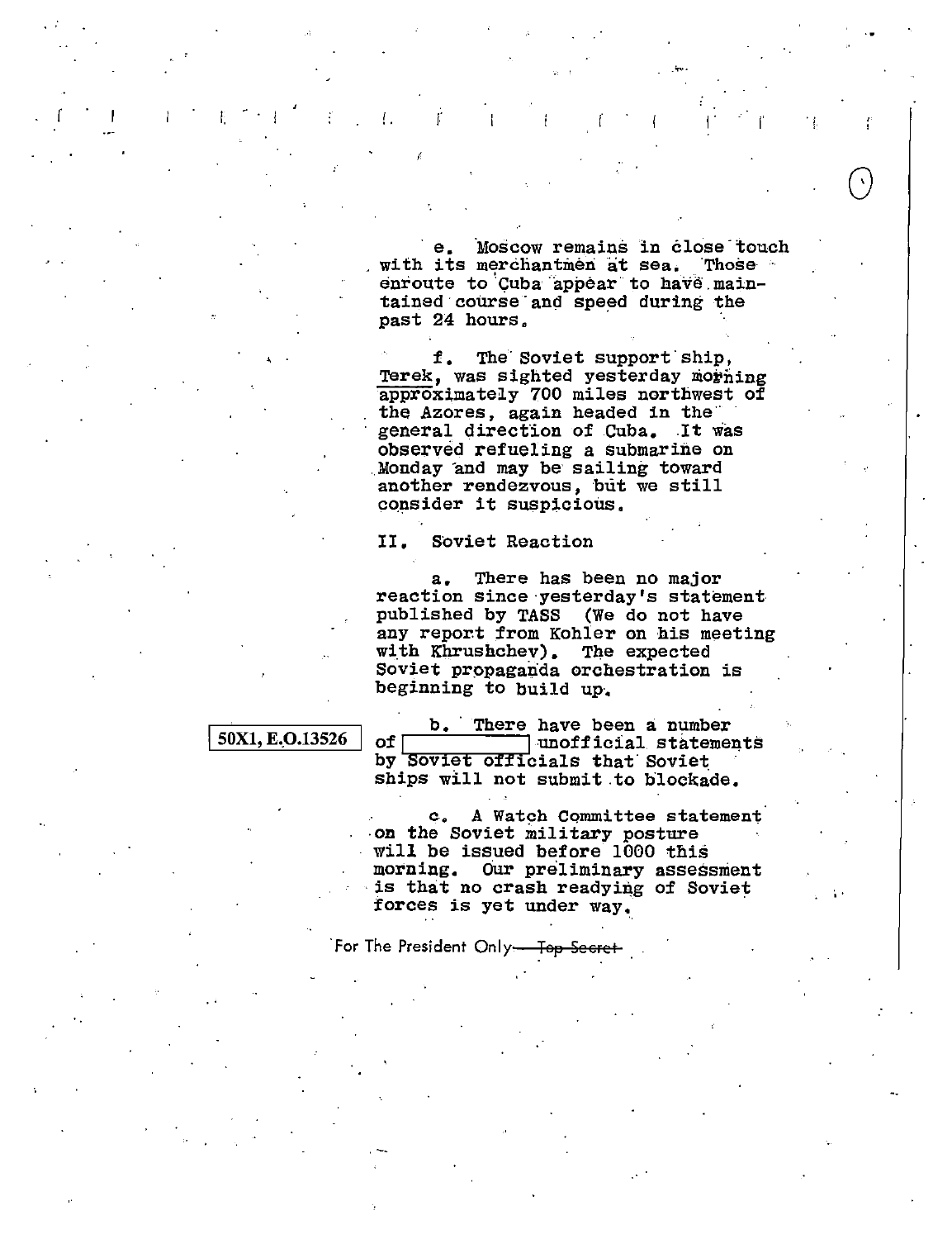d. Fragmentary reports of heavy troop movements in East Germany. are unconfirmed.

 $\mathbf{I}$ 

III, Other Reactions

For The President Only-Top Secret

a. There have been no surprises cropping up in the past 24 hours.  $\mathbb{R}^2$ 

b. In New York, neutral<br>members of the UN are trying to generate steam behind a move to get U Thant to do something about heading off a US-USSR showdown. They reportedly have rounded up about 40 countries, including Venezuela, Brazil and Mexico.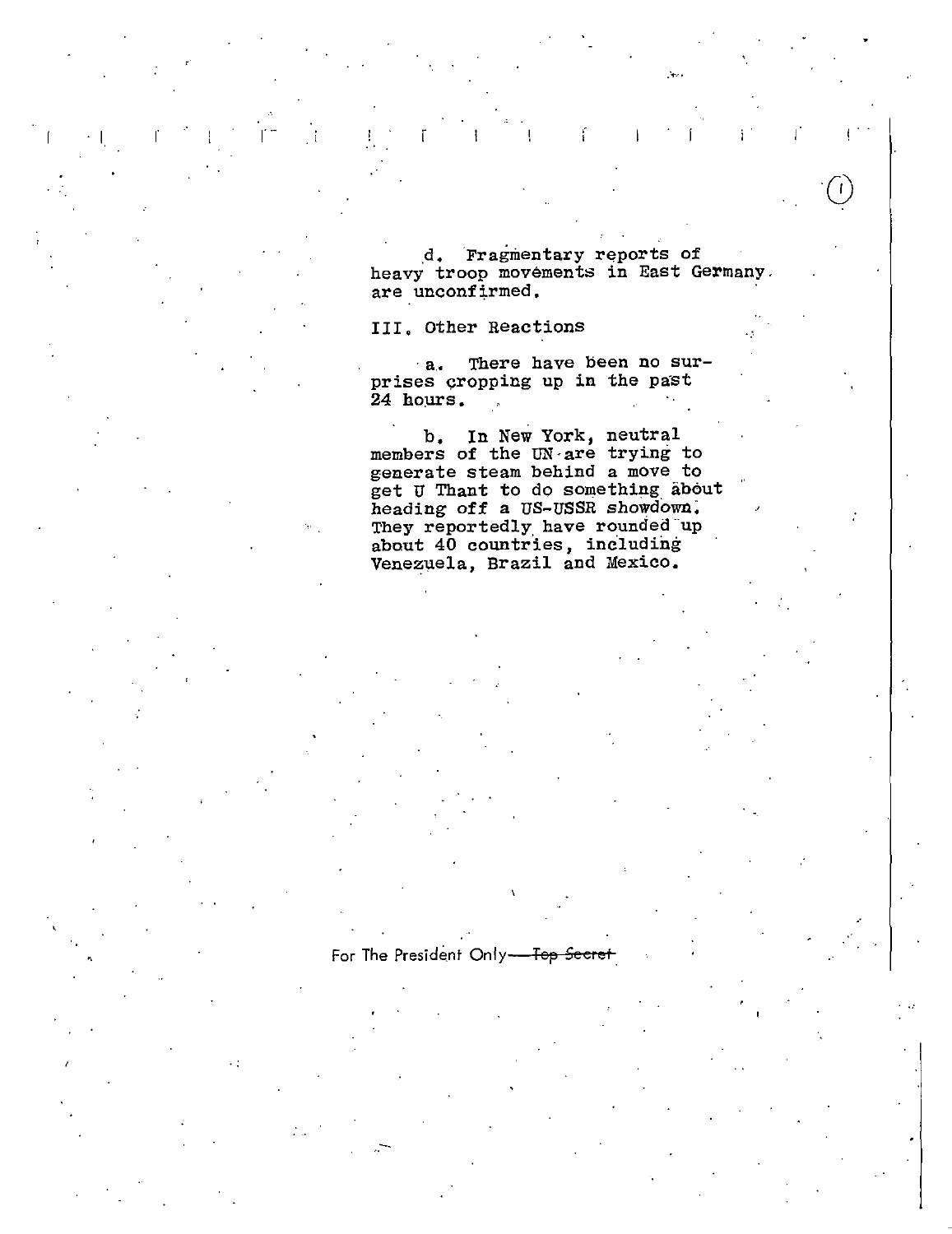

 $\mathcal{L}^{\text{max}}(\mathcal{C})$  $\mathbb{Z}_4$ λ.  $\mathcal{L}_{\text{max}}$  .  $\hat{J}^{\mu\nu}$  , we have  $\ddot{\phantom{a}}$  $\begin{array}{l} \alpha = \frac{1}{2} \frac{1}{2} \alpha \\ \alpha = \frac{1}{2} \frac{1}{2} \frac{\alpha}{2} \frac{\alpha}{2} \end{array}$  $\frac{1}{2}$  $\mathcal{L}$  $\frac{1}{2}$ 

 $\cdot$  {  $\cdot$  { 4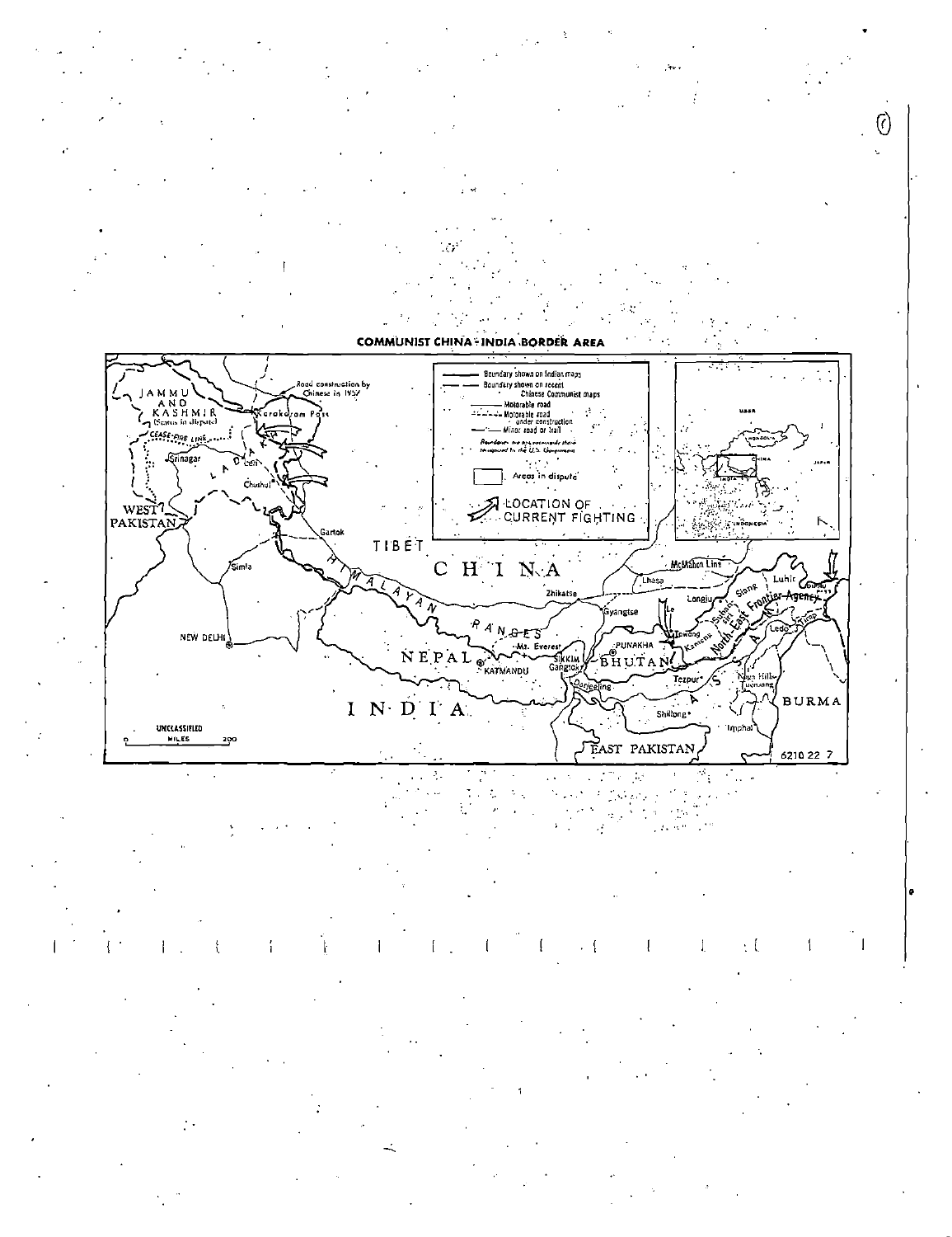' .

2. India-China a.. a. In the latest flare-up of fighting, now in its fifth day, Chinese forces have plowed steadily forward at several points along the forward at several points along the border. '

*i* 

 $\Gamma = \Gamma = \Gamma = \Gamma = \Gamma = \Gamma$ 

 $\mathcal{L}^{(1)}$  , and the set of the set of the set of the set of the set of the set of the set of the set of the set of the set of the set of the set of the set of the set of the set of the set of the set of the set of the

T)

b. As best we can make out, they have just about restored the situation to what it was before the Indians started their cautious campaign to oust the Chinese from  $\therefore$  territory New Delhi regards: as its own.

c. We suspect Peiping's satisfaction over having done so was behind its call last night for ceasefire negotiations and a Chou-Nehru meeting to bury the hatchet. New Delhi has rejected such proposals before and-probably will feel that any acceptance now would be submission to Chinese aggression. It may, however, come up with some counterproposals·.



' .,

#### For The President Only-Top Seer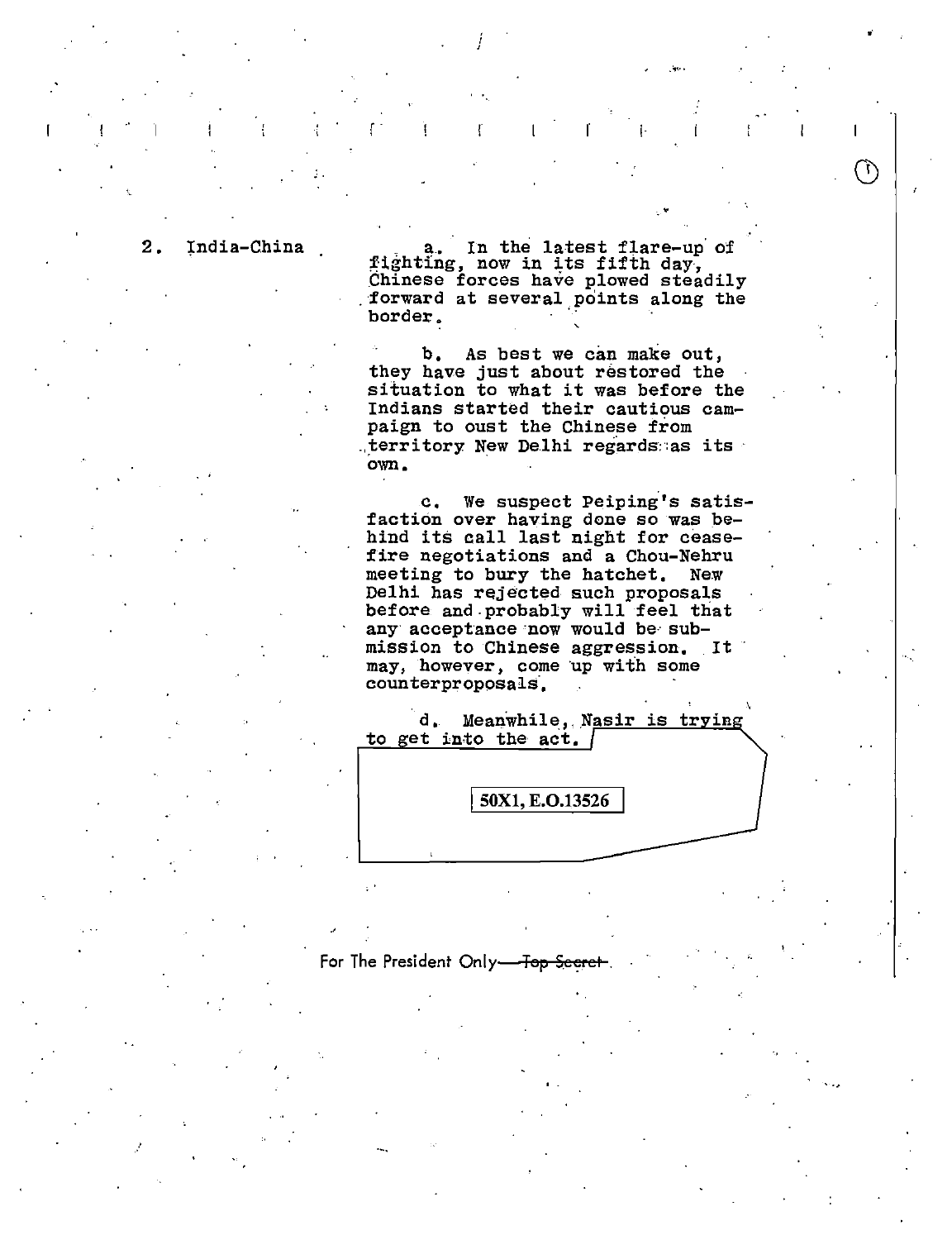e. In London, there is an une. In London, there is an un-<br>easy feeling that New Delhi may order a withdrawal of its Congo contingent if Chinese pressure on·the border keeps up.

r . The r  $\mathcal{C}$  r  $\mathcal{C}$  is a result of  $\mathcal{C}$  . The r  $\mathcal{C}$ 

3. Laos **a.** Souvanna, who was set to take off for Hanoi on Sunday, at last report had delayed his departure until yesterday.

> b, It looks as though the holdup was due to his wanting to have more<br>facts in hand about the continued presence of North Vietnamese troops<br>in Laos. Souvanna's commander at Souvanna's commander at Nhommarath in the south has.reported that the Viet Minh had withdrawn from the town, but that 400 of them had. integrated themselves with the Pathet Lao in the hinterland. He also claimed that in an area 70 miles to the north "they are doing nothing but bring more in."

> c. The ICC yesterday, helped along by prodding from Foreign Minister Quinim, was scheduled to close its last outpost in the Plaine des Jarres. If Quinim and the Pathet Lao get their way, the Commission henceforth will find itself restricted pretty much to Vientiane's city

|  | 0X1, E.O.13526 |  |
|--|----------------|--|

For, The President Only-<del>- Top Secret</del>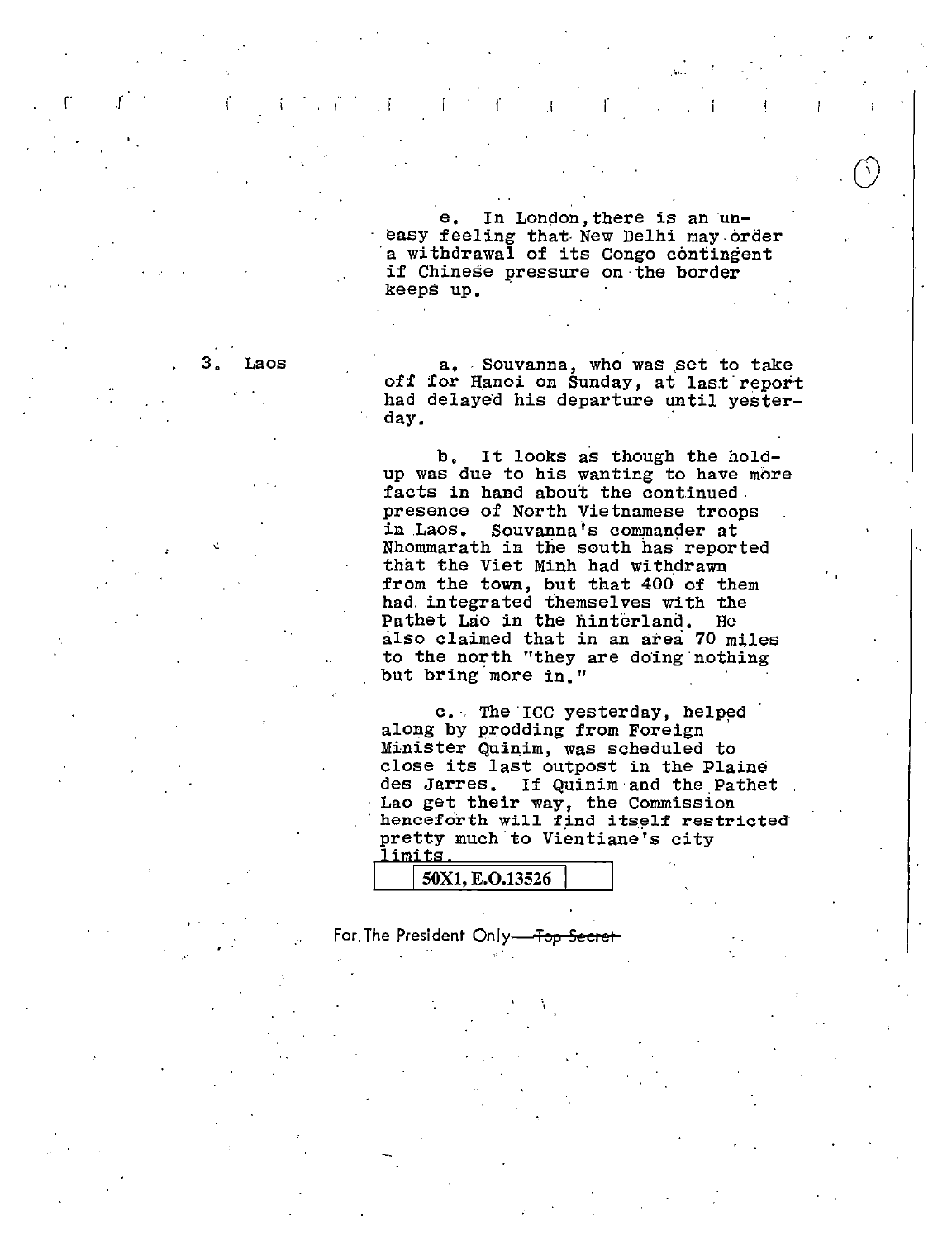#### UAR-Yemen-Saudi Arabia

I.

...

a. Revolutionary forces retain<br>the initiative against the Hasan-Badr tribesmen,

b, The Egyptians have told Ambassador Badeau they have no ambitions in Yemen as a base to operate against neighboring countries. They gave the impression they would take a wait-and-see attitude toward Faysal and claimed their only interest is to.see Yemen develop.as an independent and progressive. country.

c. UAR propaganda, however, gives the impression that the Egyptians, confident of the situation in Yemen, are getting ready to go after bigger game. For nearly a week, Cairo has been directing a stream of invective against Faysal and inciting the Saudi army to revolt.

d. In Aden, pro-revolutionary and anti-government sentiment is showing itself more openly.

50X1, E.O.13526

## . For The President<sup>.</sup> Only<del>—Top.Secret</del>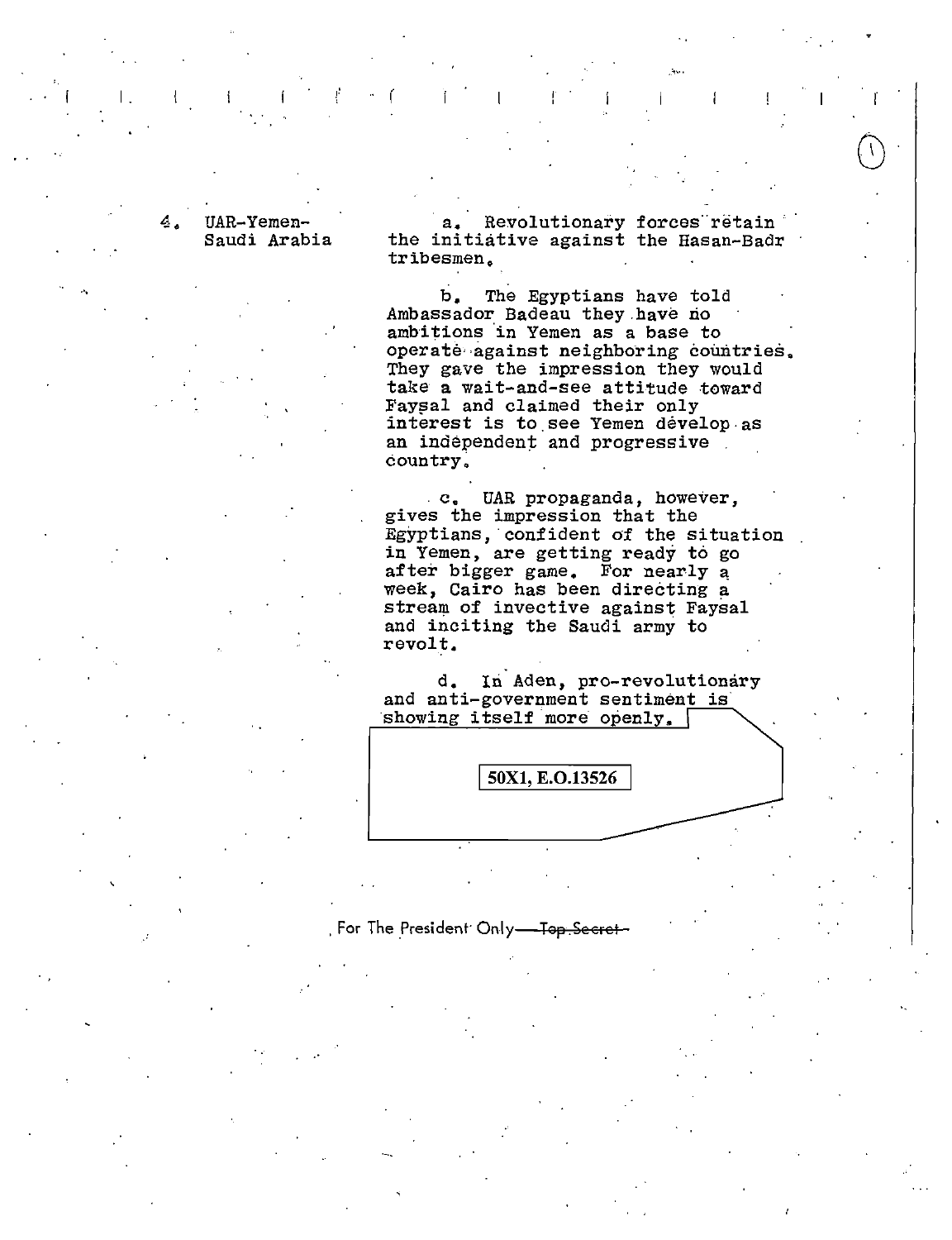5, Vietnam

•

a. We have detected patterns of Viet Cong communications in the .northern sector of south Vietnam suggesting that Communist forces there are being organized into higher-level military formations.

*c*\_- -· r . r -1 i I !

b. These indications .have to do mostly with staffing at the regi-· mental level, .The largest unit seen in combat so far has been a battalion,

For The President Only-Top Secret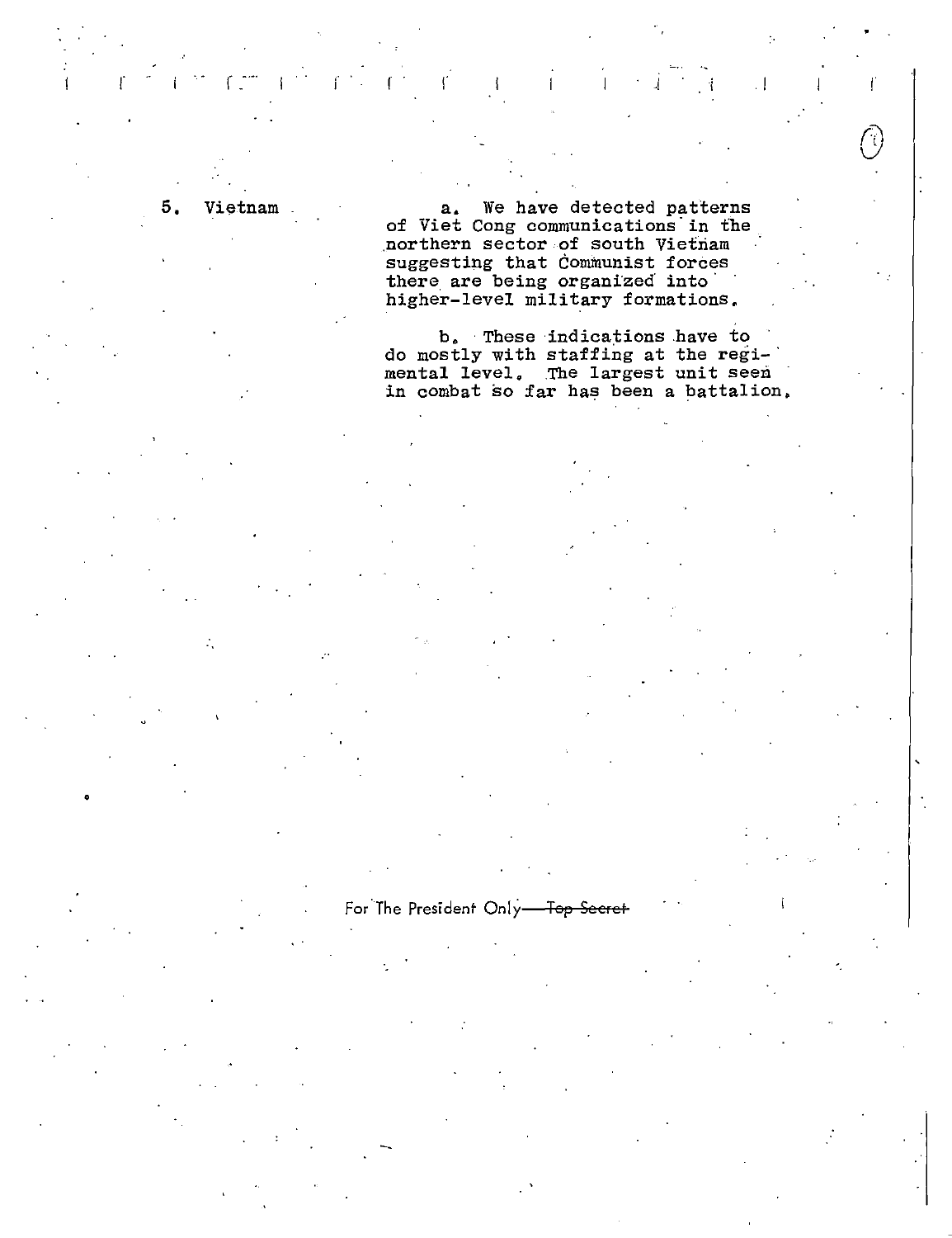# **NOTES** East Germany We are seeing more evidence that the А. East German Communist Party is in for a shaking out. It now seems clear that Soviet party secretary Demichev's tour of the country this month was intended to "educate" middle-grade functionaries whose heavy handed way of doing things has unnecessarily added to the regime's unpopularity. 50X1, E.O.13526  $B^{\cdot}$ **EEC** A three-day ministerial meeting opens in Brussels tomorrow. How to fit British agriculture into the Common Market is the main topic. For The President Only-